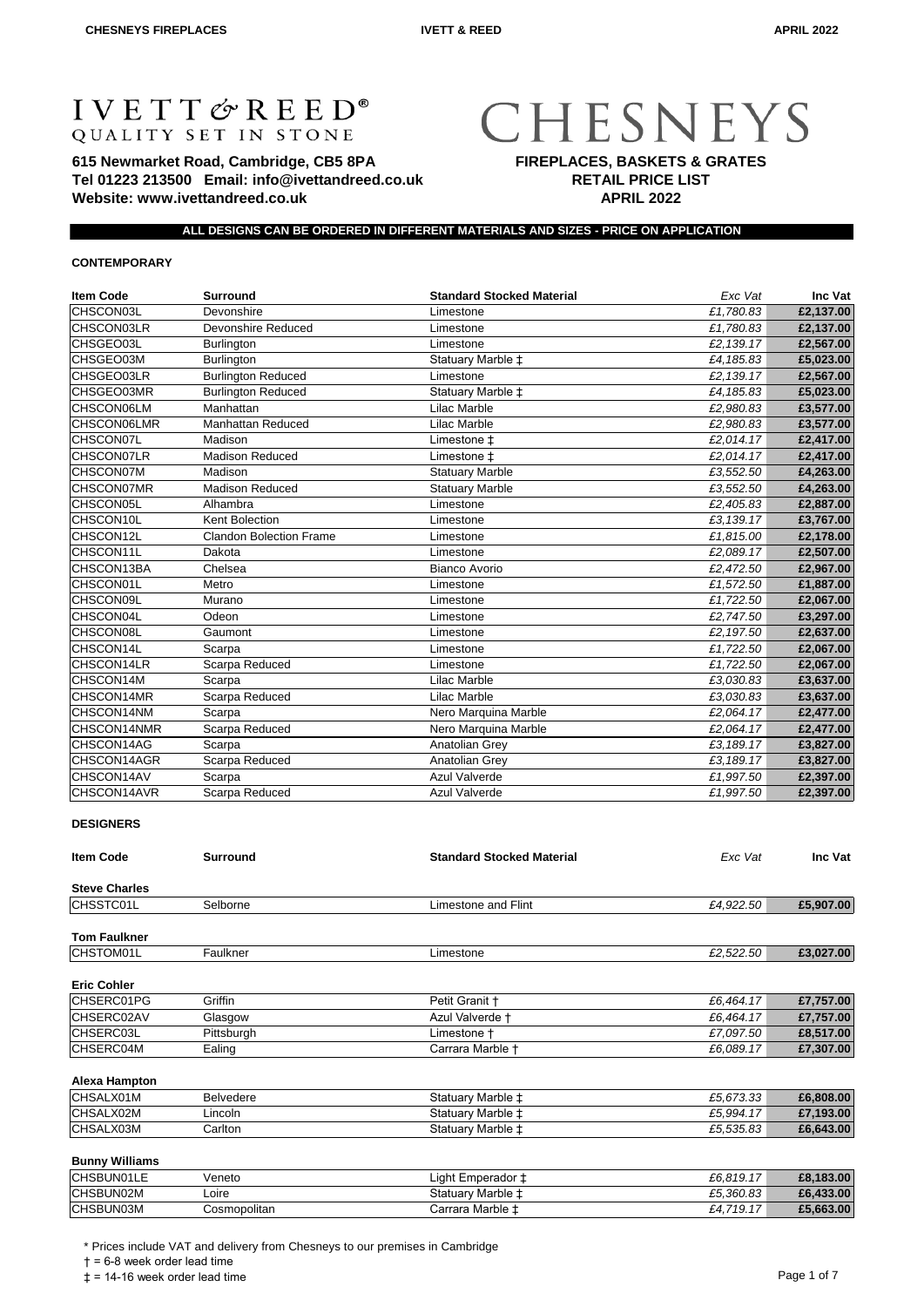**Suzanne Tucker**

| <b>CHSSUZ01BA</b> | Voltaire        | Bianco Avorio ±                  | £7,402.50  | £8,883.00  |
|-------------------|-----------------|----------------------------------|------------|------------|
| <b>CHSSUZ02M</b>  | Bellagio        | Statuary Marble $\pm$            | £23,523.33 | £28,228.00 |
| CHSSUZ03L         | Randolph        | Limestone ‡                      | £10,027.50 | £12,033.00 |
| CHSSUZ04AV        | Antibes         | Azul Valverde ±                  | £7,052.50  | £8,463.00  |
| <b>Item Code</b>  | <b>Surround</b> | <b>Standard Stocked Material</b> | Exc Vat    | Inc Vat    |
| Jane Churchill    |                 |                                  |            |            |
| CHSJAN03M         | Ebury           | <b>Statuary Marble</b>           | £2,640.00  | £3,168.00  |
| ICHSJAN01BA       | Coral           | Bianco Avorio ‡                  | £2,415.00  | £2,898.00  |
| Barbara Hulanicki |                 |                                  |            |            |

| ICHS <sup>"</sup><br>K∪1M       | Nouveau<br>Hulanicki<br>$\mathbf{r}$<br>$\mathbf{u}$<br>. | ∕ statu <i>a</i><br>: Marble . | $\overline{\phantom{a}}$<br><u>~~</u><br>$\Lambda$<br>$-$ | .00  |
|---------------------------------|-----------------------------------------------------------|--------------------------------|-----------------------------------------------------------|------|
| וחו וחו<br>◡<br>$\cdots$<br>___ | $\Lambda$ ri<br>300<br>Hular<br>micki<br>่ ∪∪<br>¬…       | uone -                         | $\sim$<br>$\sim$<br>$\sim$                                | 3.00 |

# **VICTORIAN**

| <b>Item Code</b> | <b>Surround</b>         | <b>Standard Stocked Material</b> | Exc Vat   | Inc Vat    |
|------------------|-------------------------|----------------------------------|-----------|------------|
| CHSVIC01MW       | Buckingham              | <b>Statuary Marble</b>           | £3,094.17 | £3,713.00  |
| <b>CHSVIC06L</b> | Classic Victorian       | Limestone                        | £989.17   | £1,187.00  |
| <b>CHSVIC06M</b> | Classic Victorian       | Carrara Marble +                 | £1,089.17 | £1,307.00  |
| CHSVIC02L        | Colebrook               | Limestone                        | £1,247.50 | £1,497.00  |
| <b>CHSVIC03L</b> | Victorian Corbel        | Limestone +                      | £1,639.17 | £1,967.00  |
| <b>CHSVIC03M</b> | Victorian Corbel        | Carrara Marble                   | £1,664.17 | £1,997.00  |
| CHSVIC04M        | <b>Edwardian Corbel</b> | Carrara Marble +                 | £1,414.17 | £1,697.00  |
| <b>CHSVIC05M</b> | Holland                 | Statuary Marble ±                | £8,560.83 | £10,273.00 |
| CHSVIC07M        | Ladbroke                | <b>Statuary Marble</b>           | £4,448.33 | £5,338.00  |

#### **REGENCY**

| <b>Item Code</b> | <b>Surround</b>                | <b>Standard Stocked Material</b> | Exc Vat   | <b>Inc Vat</b> |
|------------------|--------------------------------|----------------------------------|-----------|----------------|
| <b>CHSREG20M</b> | Langley                        | <b>Statuary Marble</b>           | £3,485.83 | £4,183.00      |
| <b>CHSREG03M</b> | Edinburgh                      | <b>Statuary Marble</b>           | £3,365.00 | £4,038.00      |
| CHSREG01M        | Marble Regency Bullseye 36"    | Carrara Marble                   | £1,489.17 | £1,787.00      |
| <b>CHSREG02M</b> | Marble Regency Bullseye 40"    | Carrara Marble                   | £2,522.50 | £3,027.00      |
| ICHSREG18M       | Nash                           | Statuary Marble $\pm$            | £4,344.17 | £5,213.00      |
| <b>CHSREG17M</b> | Albermarle                     | <b>Statuary Marble</b>           | £4.923.33 | £5,908.00      |
| <b>CHSREG15M</b> | Albany                         | Carrara Marble +                 | £2,065.00 | £2,478.00      |
| <b>CHSREG08L</b> | Regency Bullseye 36"           | Limestone                        | £1,422.50 | £1,707.00      |
| ICHSREG09L       | Regency Bullseye 40"           | Limestone                        | £1,739.17 | £2,087.00      |
| CHSREG14M        | <b>Reeded Regency Bullseye</b> | Carrara Marble                   | £1,655.83 | £1,987.00      |
| ICHSREG04L       | Fairfax                        | Limestone †                      | £2.989.17 | £3,587.00      |
| <b>CHSREG19M</b> | Hartwell                       | Statuary Marble $\pm$            | £7,452.50 | £8,943.00      |
| <b>CHSREG10M</b> | Acanthus                       | <b>Statuary Marble</b>           | £3.244.17 | £3,893.00      |

#### **GEORGIAN**

| <b>Item Code</b>  | <b>Surround</b>        | <b>Standard Stocked Material</b> | Exc Vat    | Inc Vat         |
|-------------------|------------------------|----------------------------------|------------|-----------------|
| CHSGEO01M         | Northumberland         | <b>Statuary Marble</b>           | £10,127.50 | £12,153.00      |
| CHSGEO02P         | Chichester             | Portland                         | £10,310.83 | £12,373.00      |
| <b>CHSGEO04L</b>  | Clandon                | Limestone                        | £2,139.17  | £2,567.00       |
| <b>CHSGEO04M</b>  | Clandon                | Statuary Marble $\pm$            | £4.640.00  | £5,568.00       |
| <b>CHSGEO04LR</b> | <b>Clandon Reduced</b> | Limestone                        | £2,139.17  | £2,567.00       |
| ICHSGEO12M        | Chillington            | Statuary Marble $\pm$            | £9,735.83  | £11,683.00      |
| CHSGEO08M         | <b>Blenheim</b>        | Statuary Marble $\pm$            | £9,560.83  | £11,473.00      |
| CHSGEO05L         | Alderney               | Limestone                        | £2,030.83  | £2,437.00       |
| CHSGEO10M         | Athenian               | <b>Statuary Marble</b>           | £4,952.50  | £5,943.00       |
| CHSGEO11EM        | Wessex                 | <b>Emperador Marble</b>          | £4.414.17  | £5,297.00       |
| ICHSGEO13L        | Harwood                | Limestone +                      | £2,755.83  | £3,307.00       |
| <b>CHSGEO09M</b>  | Palladian              | <b>Statuary Marble</b>           | £7,748.33  | £9,298.00       |
|                   |                        |                                  |            | المحدد ومناقصهم |

**continued…**

† = 6-8 week order lead time

 $\uparrow$  = 0 members read time<br> $\downarrow$  = 14-16 week order lead time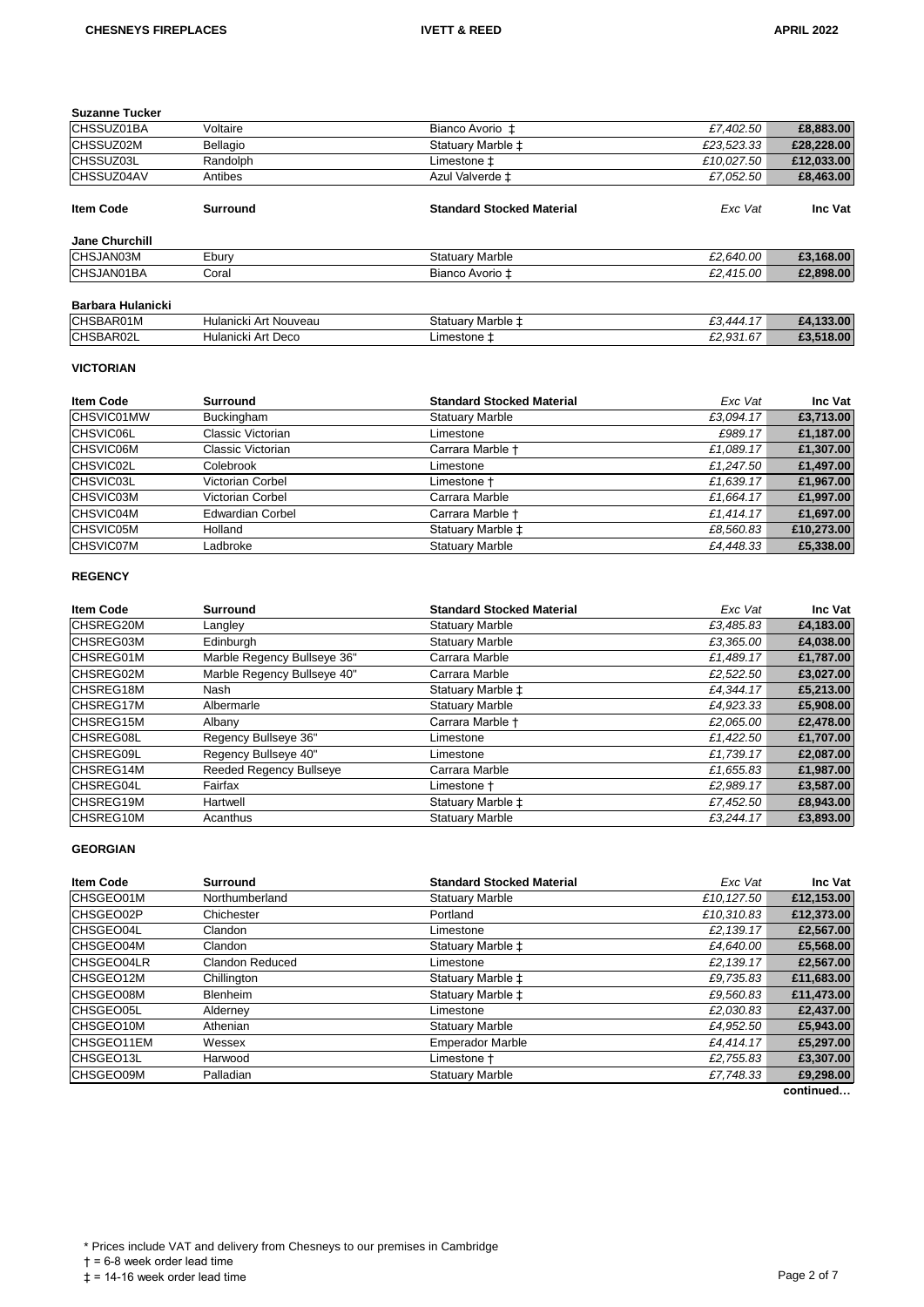# **GEORGIAN (continued)**

| CHSGEO06M        | Mansfield   | Statuarv Marble   | £12.773.33 | £15,328.00 |
|------------------|-------------|-------------------|------------|------------|
| CHSGEO14M        | Leverton    | Statuary Marble ± | £5.310.83  | £6,373,00  |
| <b>CHSGEO15L</b> | Brettingham | Limestone ±       | £3,485.83  | £4.183.00  |
| CHSGEO16M        | Fitzrov     | Statuary Marble ± | £6.060.83  | £7,273.00  |

# **FRENCH**

| <b>Item Code</b>  | <b>Surround</b> | <b>Standard Stocked Material</b> | Exc Vat   | Inc Vat   |
|-------------------|-----------------|----------------------------------|-----------|-----------|
| CHSFRE10M         | La Rochelle     | <b>Statuary Marble</b>           | £5,673.33 | £6,808.00 |
| CHSFRE11M         | La Rochelle 54" | <b>Statuary Marble</b>           | £4,731.67 | £5,678.00 |
| ICHSFRE05M        | Deauville       | <b>Statuary Marble</b>           | £4,727.50 | £5,673.00 |
| <b>CHSFRE08M</b>  | Navarre         | <b>Statuary Marble</b>           | £7,335.83 | £8,803.00 |
| <b>ICHSFRE07M</b> | Fontainebleau   | <b>Statuary Marble</b>           | £5,460.83 | £6,553.00 |
| ICHSFRE01M        | Regencé         | <b>Statuary Marble</b>           | £5,602.50 | £6,723.00 |
| CHSFRE02M         | Versailles      | <b>Statuary Marble</b>           | £5,190.00 | £6,228.00 |
| ICHSFRE09BA       | Sorbonne        | Bianco Avorio                    | £2,414.17 | £2,897.00 |
| CHSFRE03BA        | Provencale      | Bianco Avorio                    | £3,877.50 | £4,653.00 |
| <b>CHSFRE06M</b>  | Pompadour       | <b>Statuary Marble</b>           | £3.169.17 | £3,803.00 |

# **EN TRUMEAU**

| <b>Item Code</b> | Surround     | <b>Standard Stocked Material</b> |      | Exc Vat   | Inc Vat    |
|------------------|--------------|----------------------------------|------|-----------|------------|
| CHSENT01BA       | Limoges      | Bianco Avorio ±                  | from | £8.681.67 | £10,418.00 |
| CHSENT02BA       | Montrichard  | Bianco Avorio ±                  | from | £8.681.67 | £10,418.00 |
| CHSENT03BA       | Angers       | Bianco Avorio ±                  | from | £8.681.67 | £10,418.00 |
| CHSENT04BA       | <b>Blois</b> | Bianco Avorio ±                  | from | £8.681.67 | £10,418.00 |
| CHSENT05BA       | Venezia      | Bianco Avorio ±                  | trom | £8.681.67 | £10,418.00 |

#### **STONE**

| <b>Item Code</b>  | <b>Surround</b>   | <b>Standard Stocked Material</b> | Exc Vat   | Inc Vat   |
|-------------------|-------------------|----------------------------------|-----------|-----------|
| <b>CHSSTN14L</b>  | Repton            | Limestone +                      | £3.272.50 | £3,927.00 |
| ICHSSTN01BA       | <b>Marseilles</b> | Bianco Avorio                    | £3,789.17 | £4,547.00 |
| <b>CHSSTN12L</b>  | Kedleston 36"     | Limestone †                      | £3,005.83 | £3,607.00 |
| <b>CHSSTN13L</b>  | Kedleston 40"     | Limestone +                      | £3,439.17 | £4,127.00 |
| <b>CHSSTN08BA</b> | Vicenza           | Bianco Avorio                    | £5,397.50 | £6,477.00 |
| ICHSSTN05BA       | Greenwich         | Bianco Avorio +                  | £2,622.50 | £3,147.00 |
| <b>CHSSTN09BA</b> | Stirling 36"      | Bianco Avorio                    | £3.347.50 | £4,017.00 |
| ICHSSTN11BA       | Stirling 40"      | Bianco Avorio                    | £4.089.17 | £4,907.00 |
| <b>CHSSTN04BA</b> | Chiswick Tudor    | Bianco Avorio                    | £2,414.17 | £2,897.00 |
| <b>CHSSTN03BA</b> | Elizabethan       | Bianco Avorio                    | £2,239.17 | £2,687.00 |
| <b>CHSSTN10L</b>  | Fiorenza          | Limestone ±                      | £7,881.67 | £9,458.00 |
| CHSSTN02BA        | Shelburne         | Bianco Avorio                    | £3.822.50 | £4.587.00 |

# **ARCHITECTURAL**

| <b>Item Code</b> | Surround  | <b>Standard Stocked Material</b> | Exc Vat   | <b>Inc Vat</b> |
|------------------|-----------|----------------------------------|-----------|----------------|
| CHSARC01L        | Flitcroft | Limestone <del>1</del>           | £4.164.17 | £4.997.00      |
| <b>CHSARC02L</b> | Chambers  | Limestone †                      | £5.506.67 | £6,608.00      |
| CHSARC03L        | Flaxman   | Limestone †                      | £4.422.50 | £5,307.00      |
| <b>CHSARC04L</b> | Durham    | Limestone                        | £5.064.17 | £6.077.00      |
| CHSARC05L        | Vanbrugh  | Limestone ±                      | £5.506.67 | £6,608.00      |

# **SIR JOHN SOANE**

| Item Code | Surround          | <b>Standard Stocked Material</b> | Exc Vat   | <b>Inc Vat</b> |
|-----------|-------------------|----------------------------------|-----------|----------------|
| CHSSOA05M | Soane Pattern I   | <b>Statuary Marble</b>           | £4.927.50 | £5,913.00      |
| CHSSOA04M | Soane Pattern II  | Statuary Marble $\pm$            | £4.515.00 | £5,418.00      |
| CHSSOA01M | Soane Pattern III | <b>Statuary Marble</b>           | £3,873.33 | £4,648.00      |
| CHSSOA02M | Soane Pattern IV  | <b>Statuary Marble</b>           | £5,190.00 | £6,228.00      |
| CHSSOA06M | Soane Pattern V   | Statuary Marble $\pm$            | £4.602.50 | £5,523.00      |
| CHSSOA03M | Soane Pattern VI  | <b>Statuary Marble</b>           | £5.169.17 | £6,203.00      |

† = 6-8 week order lead time

 $\uparrow$  = 0 members read time<br> $\downarrow$  = 14-16 week order lead time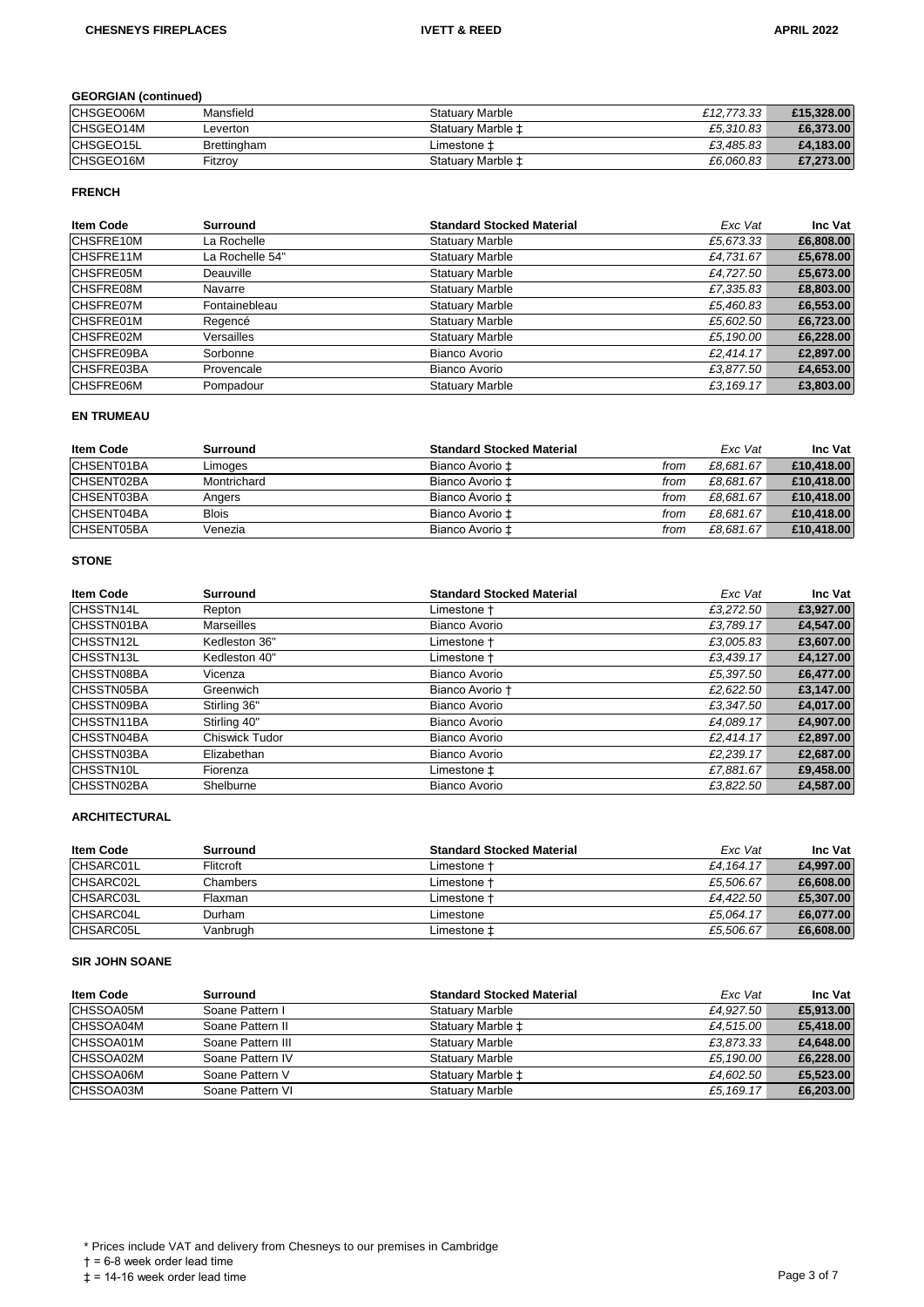# **SIR EDWIN LUTYENS**

| <b>Item Code</b> | Surround             | <b>Standard Stocked Material</b>    | Exc Vat   | <b>Inc Vat</b> |
|------------------|----------------------|-------------------------------------|-----------|----------------|
| CHSLUT01M        | Lutyens Pattern No.1 | <b>Statuary Marble</b>              | £5.019.17 | £6,023.00      |
| CHSLUT02M        | Lutyens Pattern No.2 | <b>Statuary Marble</b>              | £6.481.67 | £7.778.00      |
| CHSLUT03M        | Lutyens Pattern No.3 | Statuary Marble with Bruxelles Noir | £4.631.67 | £5,558.00      |
| <b>CHSLUT04M</b> | Lutyens Pattern No.4 | Statuary Marble with Verde Tinos    | £4,140.00 | £4.968.00      |
| <b>CHSLUT05M</b> | Lutyens Pattern No.5 | Statuary Marble with Dark Emperador | £7.444.17 | £8,933.00      |

#### **ROBERT ADAM**

| <b>Item Code</b> | Surround   | <b>Standard Stocked Material</b> | Exc Vat    | <b>Inc Vat</b> |
|------------------|------------|----------------------------------|------------|----------------|
| CHSADM01M        | Locke      | Statuary Marble $\pm$            | £13,810.83 | £16,573.00     |
| CHSADM02M        | Roxburghe  | Statuary Marble $\pm$            | £13.527.50 | £16,233.00     |
| CHSADM03M        | Knatchbull | Statuary Marble $\ddagger$       | £13.685.83 | £16,423.00     |
| CHSADM04M        | Richmond   | Statuary Marble $\pm$            | £18.019.17 | £21,623.00     |
| CHSADM05M        | Stuart     | Statuary Marble $\pm$            | £14.552.50 | £17,463.00     |
| <b>CHSADM06M</b> | Beaufort   | Statuary Marble $\ddagger$       | £15.073.33 | £18,088.00     |

## **FIRE BASKETS**

| <b>Item Code</b> | <b>Description</b>         | Exc Vat   | Inc Vat   |
|------------------|----------------------------|-----------|-----------|
| CHSBSK54         | <b>Adam Steel</b>          | £3,623.33 | £4,348.00 |
| CHSBSK55         | Adam Brass                 | £4,073.33 | £4,888.00 |
| CHSBSK49         | Croome Steel               | £3,123.33 | £3,748.00 |
| CHSBSK56         | <b>Croome Brass</b>        | £4,015.00 | £4,818.00 |
| CHSBSK50         | Syon Steel                 | £2,631.67 | £3,158.00 |
| CHSBSK57         | Syon Brass                 | £3,644.17 | £4,373.00 |
| CHSBSK51         | <b>Osterley Steel</b>      | £2,631.67 | £3,158.00 |
| CHSBSK58         | <b>Osterley Brass</b>      | £3,644.17 | £4,373.00 |
| CHSBSK02         | Dorchester Steel           | £990.00   | £1,188.00 |
| CHSBSK01         | Dorchester Brass           | £990.00   | £1,188.00 |
| CHSBSK08         | Cadogan Steel              | £860.83   | £1,033.00 |
| CHSBSK59         | Cadogan Brass              | £860.83   | £1,033.00 |
| CHSBSK42         | Stanhope Steel             | £860.83   | £1,033.00 |
| CHSBSK11         | Stanhope Brass             | £860.83   | £1,033.00 |
| CHSBSK04         | Adam No 2                  | £865.00   | £1,038.00 |
| CHSBSK60         | Aberdeen 18"               | £865.00   | £1,038.00 |
| CHSBSK61         | Aberdeen 22"               | £890.00   | £1,068.00 |
| CHSBSK05         | Popular 18"                | £548.33   | £658.00   |
| CHSBSK06         | Popular 22"                | £548.33   | £658.00   |
| CHSBSK41         | Fibonacci 18"              | £548.33   | £658.00   |
| CHSBSK44         | Fibonacci 22"              | £548.33   | £658.00   |
| CHSBSK62         | Soho Freestanding 18"      | £548.33   | £658.00   |
| CHSBSK63         | Soho Freestanding 22"      | £548.33   | £658.00   |
| CHSBSK64         | Soho for Dogs 18"          | £548.33   | £658.00   |
| CHSBSK65         | Soho for Dogs 22"          | £548.33   | £658.00   |
| CHSBSK14         | Amhurst 18"                | £548.33   | £658.00   |
| CHSBSK43         | Amhurst 22"                | £548.33   | £658.00   |
| CHSBSK15         | Osborne 18"                | £548.33   | £658.00   |
| CHSBSK16         | Osborne 22"                | £548.33   | £658.00   |
| CHSBSK32         | Ducksnest Freestanding 18" | £564.17   | £677.00   |
| CHSBSK33         | Ducksnest Freestanding 22" | £564.17   | £677.00   |
| CHSBSK38         | Ducksnest for Dogs 18"     | £564.17   | £677.00   |
| CHSBSK39         | Ducknest for Dogs 22"      | £564.17   | £677.00   |
| CHSBSK35         | Swansnest for Dogs 18"     | £485.83   | £583.00   |
| CHSBSK36         | Swansnest for Dogs 22"     | £485.83   | £583.00   |
| CHSBSK53         | Stone Bowl                 | £1,281.67 | £1,538.00 |

\* Prices include VAT and delivery from Chesneys to our premises in Cambridge

 $† = 6-8$  week order lead time

 $\uparrow$  = 0 members read time<br> $\downarrow$  = 14-16 week order lead time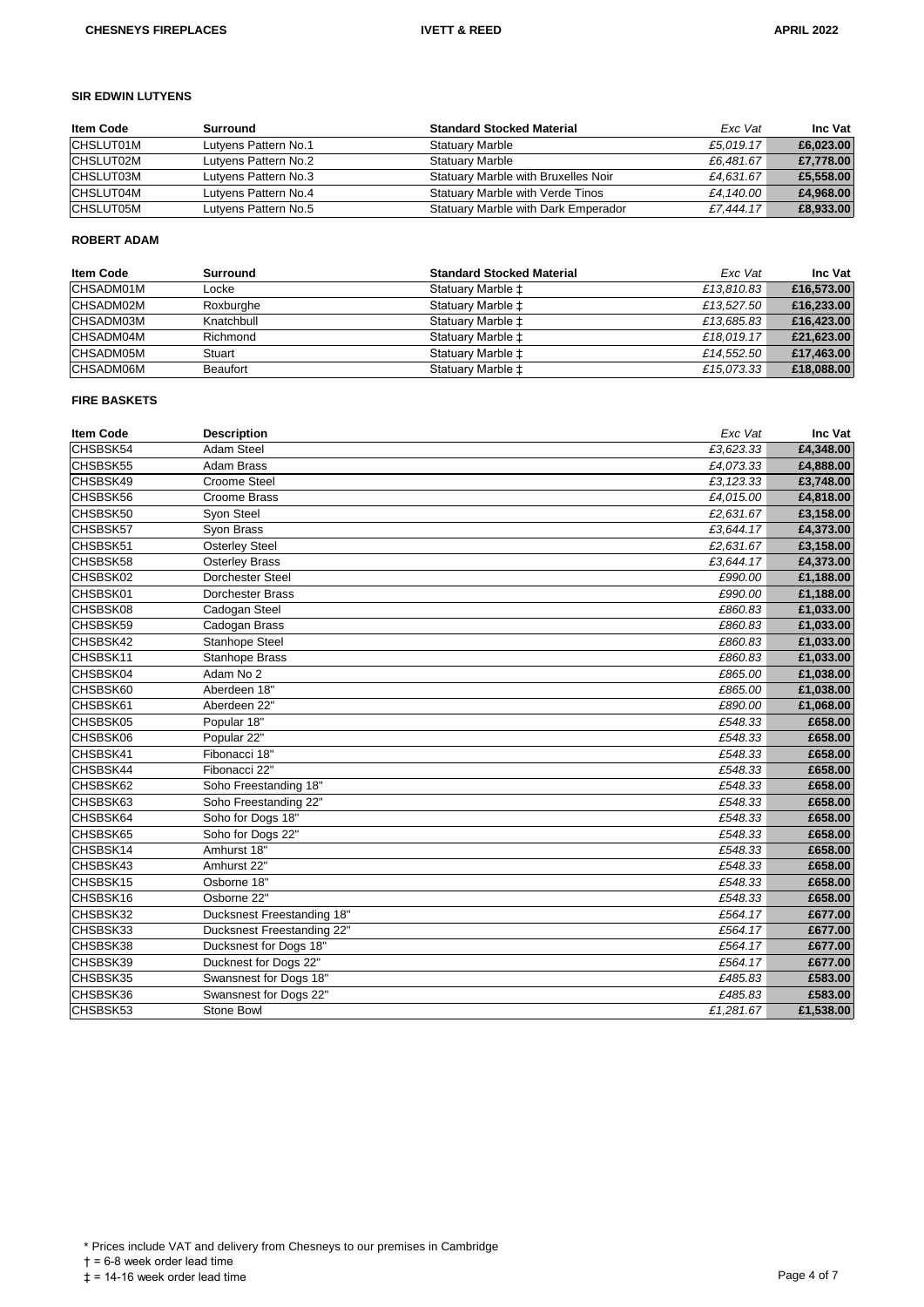#### **FIRE DOGS**

| <b>Item Code</b> | <b>Description</b>     | Exc Vat | Inc Vat |
|------------------|------------------------|---------|---------|
| CHSDOG09         | <b>Ballhead</b>        | £480.83 | £577.00 |
| CHSDOG16         | Faulkner               | £540.00 | £648.00 |
| CHSDOG10         | <b>Spherical Steel</b> | £506.67 | £608.00 |
| CHSDOG15         | Modi                   | £660.83 | £793.00 |
| CHSDOG11         | Obelisk                | £540.00 | £648.00 |
| CHSDOG01         | Mulling                | £540.00 | £648.00 |

#### **FORGED BASKETS & ANDIRONS**

| <b>Item Code</b> | <b>Description</b>     | Exc Vat | Inc Vat   |
|------------------|------------------------|---------|-----------|
| CHSFSB01         | Baird 18"              | £665.00 | £798.00   |
| CHSFSB02         | Baird 22"              | £665.00 | £798.00   |
| CHSFSB03         | Byron 18"              | £665.00 | £798.00   |
| <b>CHSFSB04</b>  | Byron 22"              | £665.00 | £798.00   |
| CHSFSB05         | Caxton 18"             | £665.00 | £798.00   |
| CHSFSB06         | Caxton 22"             | £665.00 | £798.00   |
| <b>CHSFSB07</b>  | Morris 18"             | £665.00 | £798.00   |
| <b>CHSFSB08</b>  | Morris 22"             | £665.00 | £798.00   |
| <b>CHSFSB09</b>  | Tyndale 18"            | £665.00 | £798.00   |
| CHSFSB10         | Tyndale 22"            | £665.00 | £798.00   |
| CHSFSB11         | Bevan andirons         | £865.00 | £1,038.00 |
| CHSFSB12         | <b>Burton andirons</b> | £660.83 | £793.00   |
| CHSFSB13         | Faraday andirons       | £748.33 | £898.00   |
| CHSFSB14         | Newton andirons        | £660.83 | £793.00   |
| CHSFSB15         | Telford andirons       | £660.83 | £793.00   |

#### **REGISTER GRATES**

| <b>Item Code</b> | <b>Description</b>                    | Exc Vat   | Inc Vat   |
|------------------|---------------------------------------|-----------|-----------|
| CHSGRA26         | Cubitt 36                             | £1,581.67 | £1,898.00 |
| CHSGRA27         | Cubitt 40                             | £1,740.00 | £2,088.00 |
| CHSGRA28         | Campbell                              | £2,285.83 | £2,743.00 |
| CHSGRA29         | Chamberlain                           | £3,073.33 | £3,688.00 |
| CHSGRA30         | <b>Hardwick</b>                       | £3,052.50 | £3,663.00 |
| CHSGRA31         | Hawksmoor                             | £3,690.00 | £4,428.00 |
| CHSGRA20         | Plain Arched Register Grate           | £1.573.33 | £1,888.00 |
| CHSGRA14         | <b>Ornate Arched Register Grate</b>   | £1,573.33 | £1,888.00 |
| CHSGRA16         | Britton Arched No 1 Register Grate    | £744.17   | £893.00   |
| <b>CHSGRA17</b>  | Britton Arched No 3 Register Grate    | £744.17   | £893.00   |
| CHSGRA18         | Britton Arched No 4 Register Grate    | £744.17   | £893.00   |
| CHSGRA25         | Lincoln's Inn Half Hob Register Grate | £1.077.50 | £1,293.00 |

# **INTERIOR PANELS**

**An additional delivery charge will be incurred if ordered separately from a fireplace.**

| <b>Item Code</b>     | <b>Description</b>                                                          | Exc Vat           | Inc Vat   |
|----------------------|-----------------------------------------------------------------------------|-------------------|-----------|
| CHSINT05             | Contre Coeur                                                                | £1.552.50         | £1,863.00 |
| CHSINT01             | Herringbone Brick                                                           | £523.33           | £628.00   |
| CHSINT02             | <b>Regular Brick</b>                                                        | £523.33           | £628.00   |
| <b>CHSINT07</b>      | Contemporary Plain                                                          | £523.33           | £628.00   |
| <b>CHSINT08</b>      | <b>Contemporary Block</b>                                                   | £523.33           | £628.00   |
| <b>CHSINT09</b>      | <b>Rustic Stone</b>                                                         | £564.17           | £677.00   |
| CHSINT <sub>10</sub> | Light Coloured                                                              | £314.17           | £377.00   |
| <b>CHSINT06</b>      | <b>Reeded Fibre</b>                                                         | £427.50           | £513.00   |
| CHSINT03             | Reeded Cast Iron                                                            | £1,056.67         | £1,268.00 |
|                      | Patinated Antique Metal Finish (available in Gold, Silver, Bronze & Copper) | £4,155.00<br>from | £4,986.00 |

\* Prices include VAT and delivery from Chesneys to our premises in Cambridge

† = 6-8 week order lead time

 $\uparrow$  3 c heat effect that the  $\uparrow$  14-16 week order lead time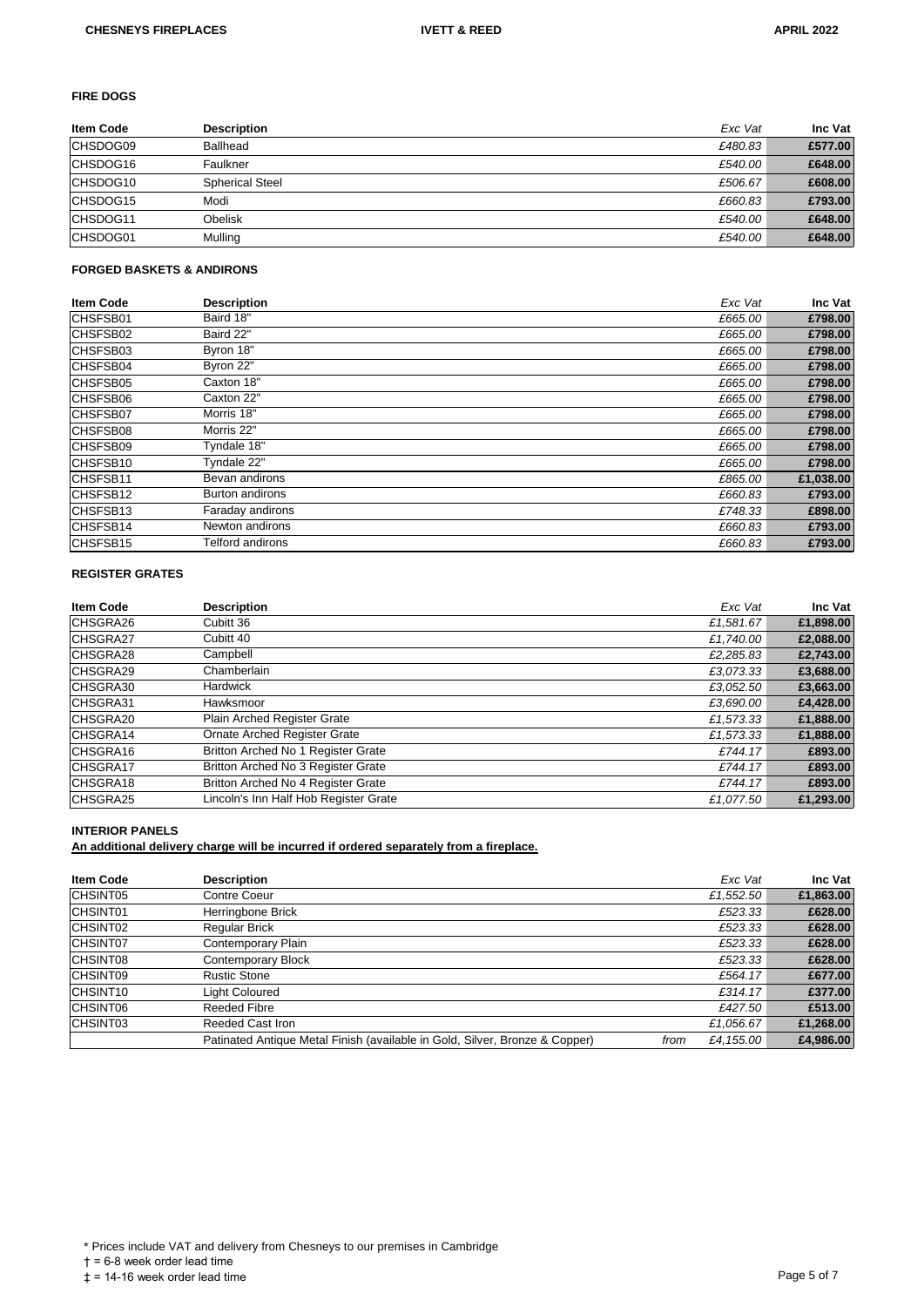# **HEARTHS, BACK HEARTHS & SLIPS**

| <b>Item Code</b> | <b>Description</b>                                                                |      | Exc Vat   | Inc Vat   |
|------------------|-----------------------------------------------------------------------------------|------|-----------|-----------|
| CHSHEA01         | <b>Black Slate Hearth</b>                                                         | from | £335.83   | £403.00   |
| CHSHEA02         | <b>Black Slate Back Hearth</b>                                                    | from | £248.33   | £298.00   |
| CHSHEA03         | <b>Black Slate Slips</b>                                                          | from | £270.00   | £324.00   |
| <b>CHSHEA04</b>  | <b>Black Slate Cheeks</b>                                                         | from | £435.83   | £523.00   |
| CHSHEA27         | <b>Black Granite Hearth</b>                                                       | from | £527.50   | £633.00   |
| ICHSHEA28        | <b>Black Granite Back Hearth</b>                                                  | from | £360.83   | £433.00   |
| CHSHEA29         | <b>Black Granite Slips</b>                                                        | from | £573.33   | £688.00   |
| CHSHEA30         | <b>Black Granite Cheeks</b>                                                       | from | £835.83   | £1,003.00 |
| CHSHEA05         | Limestone Hearth                                                                  | from | £410.83   | £493.00   |
| CHSHEA06         | Limestone Back Hearth                                                             | from | £265.00   | £318.00   |
| <b>CHSHEA07</b>  | <b>Limestone Slips</b>                                                            | from | £298.33   | £358.00   |
| CHSHEA25         | <b>Limestone Cheeks</b>                                                           | from | £606.67   | £728.00   |
| CHSHEA21         | <b>Bianco Avorio Hearth</b>                                                       | from | £390.00   | £468.00   |
| CHSHEA22         | Bianco Avorio Back Hearth                                                         | from | £281.67   | £338.00   |
| CHSHEA10         | Bathstone Hearth (3 pcs)                                                          | from | £540.00   | £648.00   |
| ICHSHEA11        | Bathstone Back Hearth (2 pcs)                                                     | from | £381.67   | £458.00   |
| CHSHEA15         | <b>Industrial Steel Slips</b>                                                     | from | £877.50   | £1,053.00 |
| CHSHEA17         | Modern Steel Slips Standard                                                       | from | £677.50   | £813.00   |
| CHSHEA20         | Modern Steel Slips Special                                                        | from | £1,398.33 | £1,678.00 |
|                  | Patinated Antique Metal Finish Slips (available in Gold, Silver, Bronze & Copper) | from | £1,315.00 | £1,578.00 |
| CHSHEA14         | <b>Tudor Shaped Black Slate Slips</b>                                             | from | £485.83   | £583.00   |
| CHSHEA26         | <b>Wentworth Steel Slips</b>                                                      | from | £1.273.33 | £1,528.00 |

**\* Stone slips and hearths are now only available in the same material as the chosen surround as part of a special order. Prices and availability on application.**

# **BIOETHANOL FREESTANDING FIRE BASKETS**

| <b>Item Code</b> | Model                                 | Exc Vat   | Inc Vat   |
|------------------|---------------------------------------|-----------|-----------|
| CHSBIOFB18       | The Alchemy FB18 Bioethanol Burner    | £1.310.83 | £1,573.00 |
| CHSBIOFB18LP     | Log Plate                             | £245.83   | £295.00   |
| CHSBIOFB18AFB    | The Alchemy Fire Basket               | £245.83   | £295.00   |
| CHSBIOFB18SFB    | The Soho 18" Freestanding Fire Basket | £483.33   | £580.00   |

#### **BIOETHANOL LINEAR RIBBON BURNERS**

| <b>Item Code</b>    | Model                                      |           |           |
|---------------------|--------------------------------------------|-----------|-----------|
| CHSBIORB700         | The Alchemy RB700 Bioethanol Burner        | £2.023.33 | £2,428.00 |
| CHSBIORB1000        | The Alchemy RB1000 Bioethanol Burner       | £2,523.33 | £3,028.00 |
| ICHSBIORB1500       | The Alchemy RB1500 Bioethanol Burner       | £4,190.00 | £5,028.00 |
| <b>CHSBIORB700F</b> | Alchemy RB700 Firebox                      | £745.83   | £895.00   |
| ICHSBIORB1000F      | Alchemy RB1000 Firebox                     | £770.83   | £925.00   |
| ICHSBIORB700SF      | Alchemy RB700 Standard Frame for Wall Box  | £154.17   | £185.00   |
| ICHSBIORB1000SF     | Alchemy RB1000 Standard Frame for Wall Box | £162.50   | £195.00   |
| CHSBIORB700FDP      | Alchemy RB700 Frame for Decorative Panels  | £154.17   | £185.00   |
| CHSBIORB1000FDP     | Alchemy RB1000 Frame for Decorative Panels | £162.50   | £195.00   |

\* Prices include VAT and delivery from Chesneys to our premises in Cambridge

† = 6-8 week order lead time

 $\ddagger$  = 14-16 week order lead time  $\ddagger$